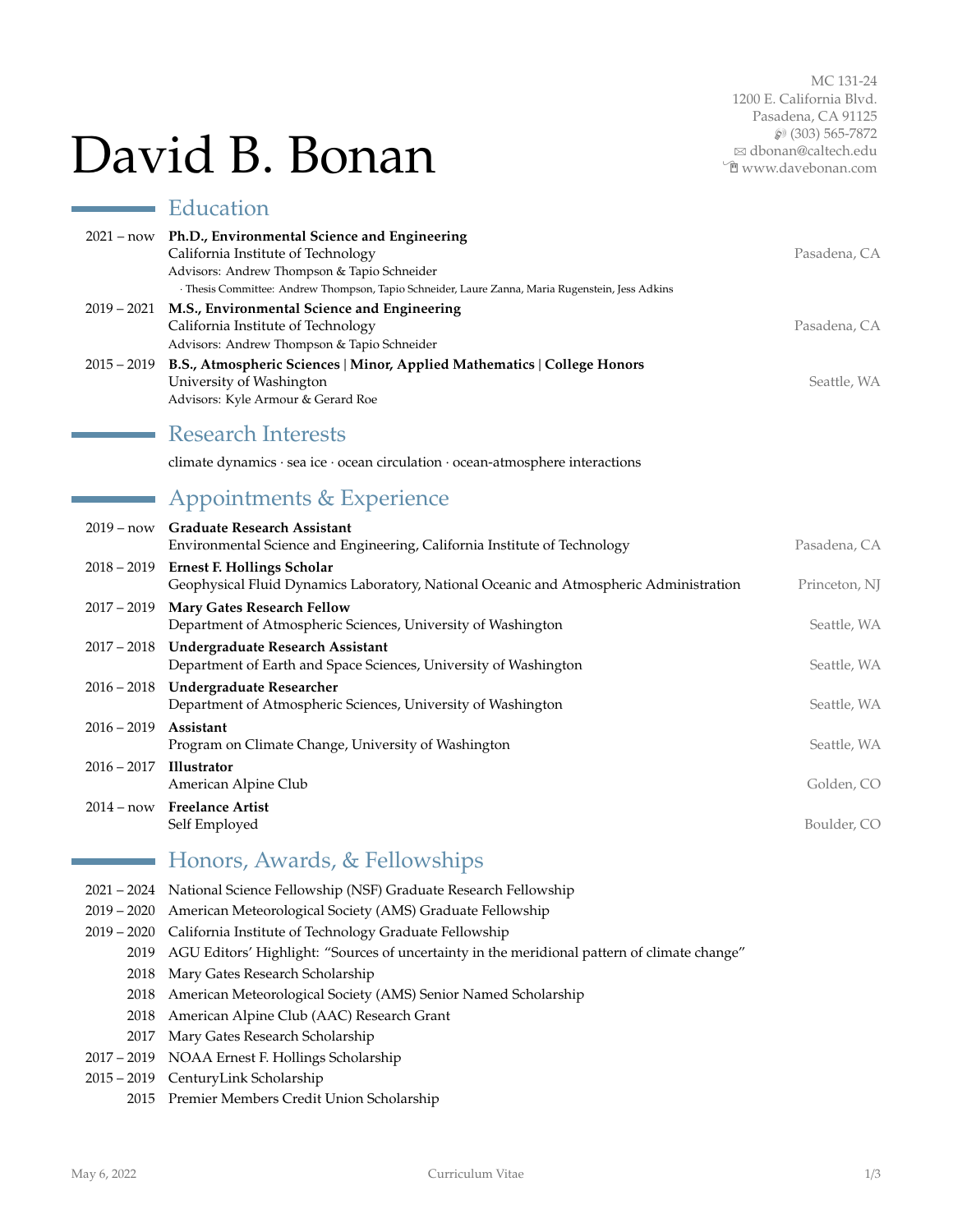Publications

Peer-Reviewed

2022

8. **Bonan, D.B.**, A.F. Thompson, E.R. Newsom, S. Sun, and M. Rugenstein (2022): Transient and equilibrium responses of the Atlantic overturning circulation to warming in coupled climate models: the role of temperature and salinity. *Journal of Climate*, **xx** (xx), xxx-xxx. doi: 10.1175/JCLI-D-21-0912.1

2021

- 7. **Bonan, D.B.**, T. Schneider, I. Eisenman, and R.C.J. Wills (2021): Constraining the date of a seasonally ice-free Arctic using a simple model. *Geophysical Research Letters*, **48** (18), e2021GL094309. doi: 10.1029/2021GL094309
- 6. **Bonan, D.B.**, F. Lehner, and M.M. Holland (2021): Partitioning uncertainty in projections of Arctic sea ice. *Environmental Research Letters*, **16** (4), 044002. doi: 10.1088/1748-9326/ABE0EC

2020

- 5. Bushuk, M., M. Winton, **D.B. Bonan**, E. Blanchard-Wrigglesworth, and T. Delworth (2020): A mechanism for the Arctic sea ice spring predictability barrier. *Geophysical Research Letters*, **47** (13), e2020GL088335. doi: 10.1029/2020GL088335
- 4. **Bonan, D.B.** and E. Blanchard-Wrigglesworth (2020): Nonstationary teleconnection between the Pacific Ocean and Arctic sea ice. *Geophysical Research Letters*, **47** (2), e2019GL085666. doi: 10.1029/2019GL085666

2019

- 3. **Bonan, D.B.**, J.E. Christian, and K. Christianson (2019): Influence of North Atlantic climate variability on glacier mass balance in Norway, Sweden and Svalbard. *Journal of Glaciology*, **65** (252), 580-594. doi: 10.1017/JOG.2019.35
- 2. **Bonan, D.B.**, M. Bushuk, and M. Winton (2019): A spring barrier for regional predictions of summer Arctic sea ice. *Geophysical Research Letters*, **46** (11), 5937-5947. doi: 10.1029/2019GL082947

#### 2018

1. **Bonan, D.B.**, K.C. Armour, G.H. Roe, N. Siler, and N. Feldl (2018): Sources of uncertainty in the meridional pattern of climate change. *Geophysical Research Letters*, **45** (17), 9131-9140. doi: 10.1029/2018GL079429

#### Submitted

· **Bonan, D.B.**, N. Siler, G.H. Roe, and K.C. Armour: Energetic constraints on the pattern of changes to the hydrological cycle under global warming.

#### Non-Refereed

**Bonan, D.B.** (2019): Disaggregating uncertainty in the regional climate response. Undergraduate Honors Thesis. University of Washington.

# Teaching, Mentoring, & Advising

#### Teaching

- Fall 2021 Teaching Assistant, ESE 102: Earth's Oceans, California Institute of Technology
- Fall 2020 Teaching Assistant, ESE 101: Earth's Atmosphere, California Institute of Technology

#### Mentoring

Summer 2022 Manali Nayak, Undergraduate Student, Ohio State University

# Service, Leadership, & Synergistic Activities

#### **Service**

Peer Reviewer: *Earth's Future*, *The Cryosphere*, *Geophysical Research Letters*, *Journal of Climate*, *Annals of Glaciology*, *Journal of Geophysical Research: Oceans*, *Climate Dynamics*

2021 – now Student Representative, American Meteorological Society (AMS) Committee on Polar Meteorology and Oceanography

· Co-convener, "The ocean's role in polar climate", 17th Conference on Polar Meteorology and Oceanography · Co-convener, "High Latitude Variability and Change: Arctic Change", 16th Conference on Polar Meteorology and Oceanography